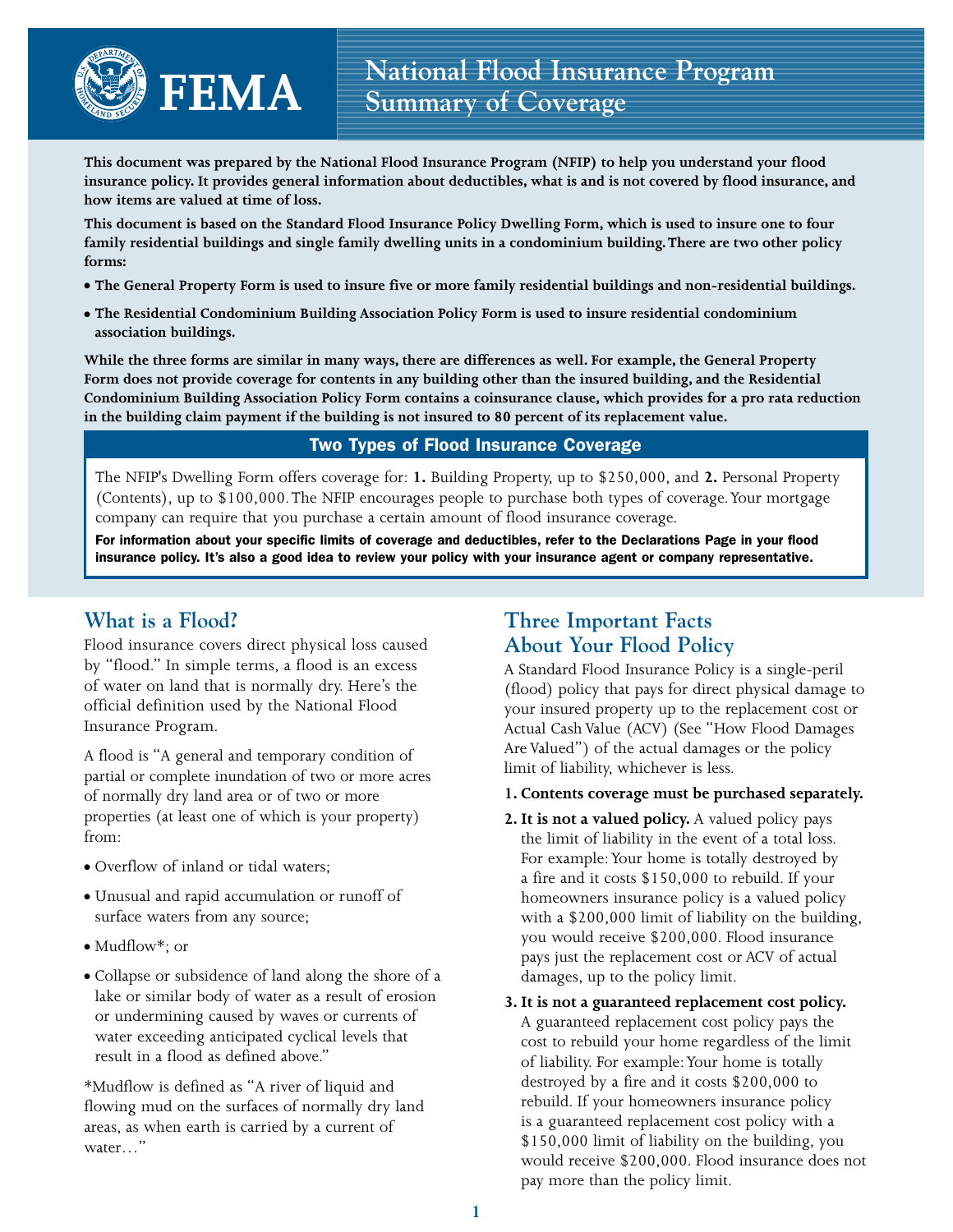# **Choosing Deductibles**

Choosing the amount of your deductibles is an important decision. As with car or homeowners insurance, choosing a higher deductible will lower the premium you pay, but will also reduce your claim payment.

You can normally choose different deductibles for Building Property and Personal Property coverage. The deductibles will apply separately to Building Property and Personal Property claims. Your mortgage company can require that your deductible is no more than a certain amount.

Review the Declarations Page in your flood insurance policy for amounts of coverage and deductibles. Talk with your insurance agent, company representative, or lender about raising or lowering deductibles.

## Reminder: Keep Your Receipts

While you are not expected to keep receipts for every household item and article of clothing, do try to keep receipts for electronic equipment, wall-to-wall carpeting, major appliances, and other higher cost items. Your adjuster will be able to process your claim more quickly when you can prove how much items cost at the time of purchase.

# **What is Covered by Flood Insurance – and What's Not**

Generally, physical damage to your building or personal property "directly" caused by a flood is covered by your flood insurance policy. For example, damages caused by a sewer backup are covered if the backup is a direct result of flooding. However, if the backup is caused by some other problem, the damages are not covered.

The following charts provide general guidance on items covered and not covered by flood insurance. Refer to your policy for the complete list.

# General Guidance on Flood Insurance Coverage

## What is insured under Building Property coverage

- The insured building and its foundation.
- The electrical and plumbing systems.
- Central air conditioning equipment, furnaces, and water heaters.
- Refrigerators, cooking stoves, and built-in appliances such as dishwashers.
- Permanently installed carpeting over an unfinished floor.
- Permanently installed paneling, wallboard, bookcases, and cabinets.
- Window blinds.
- Detached garages (up to 10 percent of Building Property coverage). Detached buildings (other than garages) require a separate Building Property policy.
- Debris removal.

## What is insured under Personal Property coverage

- Personal belongings such as clothing, furniture, and electronic equipment.
- Curtains.
- Portable and window air conditioners.
- Portable microwave ovens and portable dishwashers.
- Carpets not included in building coverage (see above).
- Clothes washers and dryers.
- Food freezers and the food in them.
- Certain valuable items such as original artwork and furs (up to \$2,500).

## What is not insured by either Building Property or Personal Property coverage

- Damage caused by moisture, mildew, or mold that could have been avoided by the property owner.
- Currency, precious metals, and valuable papers such as stock certificates.
- Property and belongings outside of a building such as trees, plants, wells, septic systems, walks, decks, patios, fences, seawalls, hot tubs, and swimming pools.
- Living expenses such as temporary housing.
- Financial losses caused by business interruption or loss of use of insured property.
- Most self-propelled vehicles such as cars, including their parts (see Section IV.5 in your policy).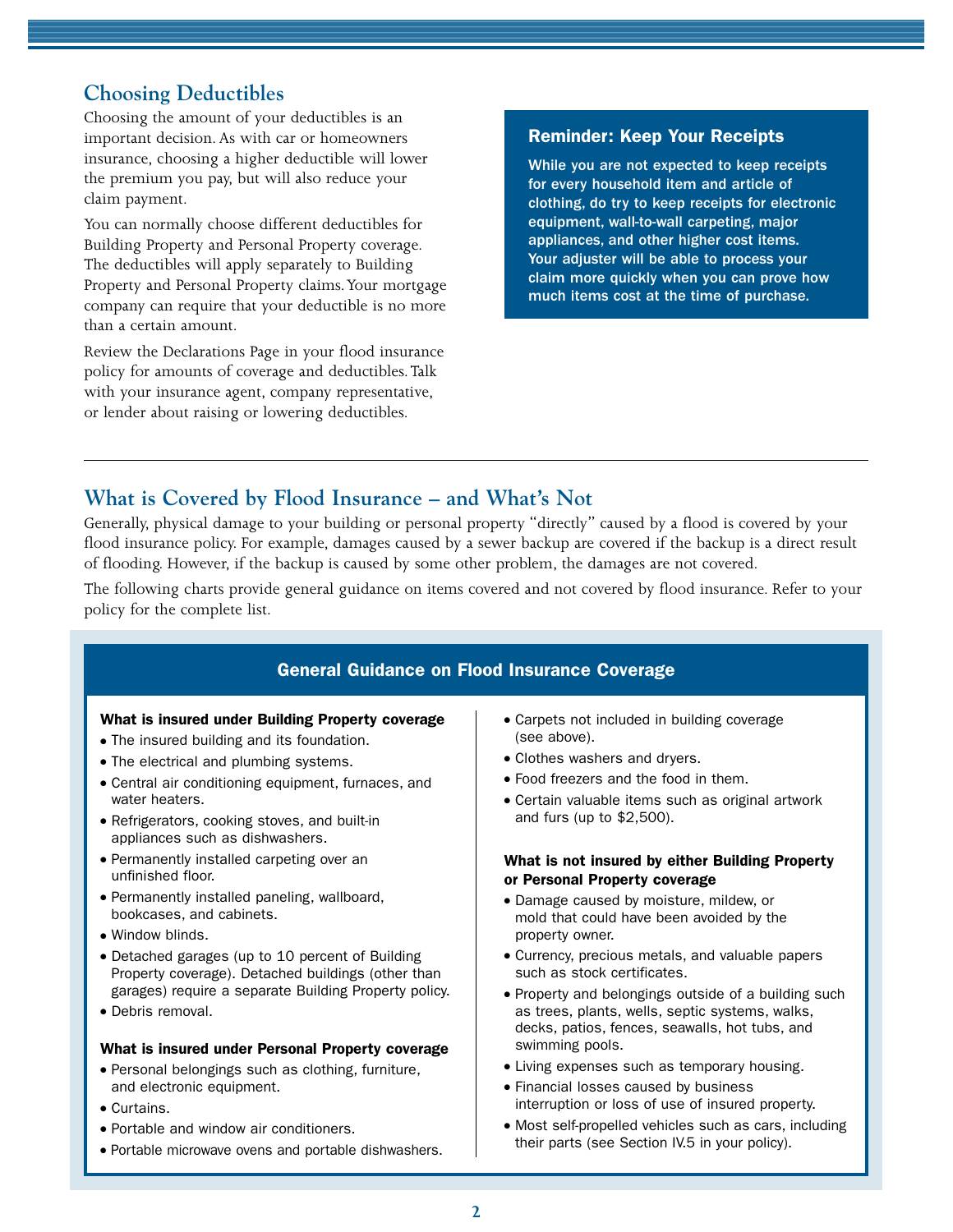## General Guidance on Flood Insurance Coverage Limitations In Areas Below the Lowest Elevated Floor and Basements

Flood insurance coverage is limited in areas below the lowest elevated floor (including crawlspaces) depending on the flood zone and date of construction (refer to Part III, Section A.8 in your policy) and in basements regardless of zone, or date of construction. As illustrated below, these areas include **1.** basements, **2.** crawlspaces under an elevated building, **3.** enclosed areas beneath buildings elevated on full story foundation walls that are sometimes referred to as "walkout basements," and **4.** enclosed areas under other types of elevated buildings.

#### What is insured under Building Property coverage

- Foundation walls, anchorage systems, and staircases attached to the building.
- Central air conditioners.
- Cisterns and the water in them.
- Drywall for walls and ceilings (in basements only).
- Nonflammable insulation (in basements only).
- Electrical outlets, switches, and circuit breaker boxes.
- Fuel tanks and the fuel in them, solar energy equipment, well water tanks and pumps.
- Furnaces, hot water heaters, heat pumps, and sump pumps.

## What is insured under Personal Property coverage

- Washers and dryers.
- Food freezers and the food in them (but not refrigerators).
- Portable and window air conditioners.

#### What is not insured by either Building Property or Personal Property coverage

- Paneling, bookcases, and window treatments such as curtains and blinds.
- Carpeting, area carpets, and other floor coverings such as tile.
- Drywall for walls and ceilings (below lowest elevated floor).
- Walls and ceilings not made of drywall.
- Most personal property such as clothing, electronic equipment, kitchen supplies, and furniture.



Coverage limitations apply to "basements," which are any area of the building, including a sunken room or sunken portion of a room, having its floor below ground level on all sides.



Coverage limitations apply to the enclosed areas (lower floor) even when a building is constructed with what is sometimes called a "walkout basement."



When a building is elevated on foundation walls, coverage limitations apply to the "crawlspace" below.



Coverage limitations apply to "enclosed areas" at ground level under an "elevated building." An elevated building allows water to flow freely under the living quarters, thus putting less strain on the building in the event of flooding. An "enclosure" is the area below the lowest elevated floor that is fully shut in by rigid walls.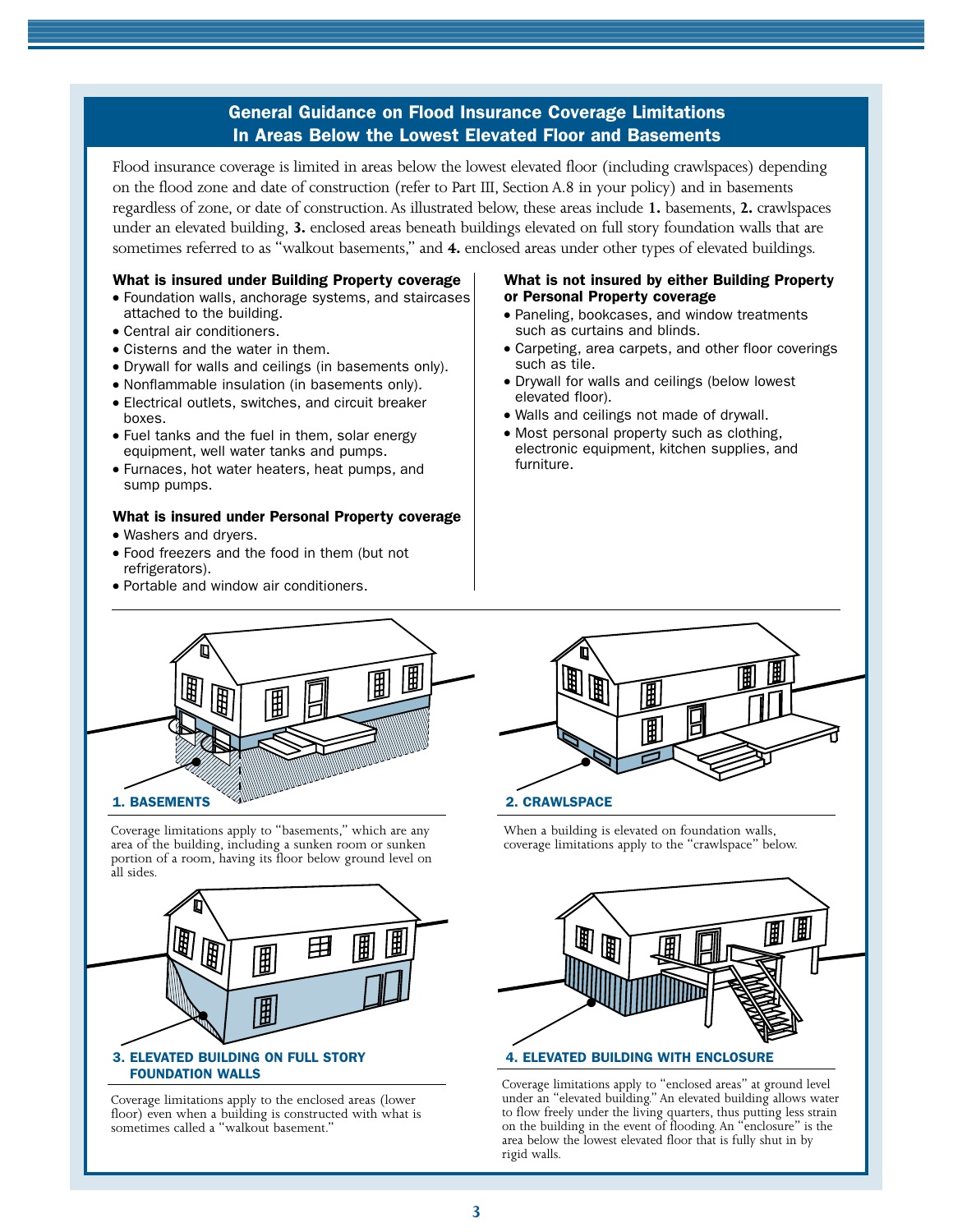# How Flood Damages Are Valued How Flood Damages Are Valued

The value of flood damage in the Dwelling Form is based on either Replacement Cost Value (RCV) or Actual Cash Value (ACV).

#### Replacement Cost Value (RCV)

Replacement Cost Value (RCV) is the cost to replace that part of a building that is damaged (without depreciation). To be eligible, three conditions must be met:

- 1. The building must be a single-family dwelling, and
- 2. Be your principal residence, meaning you live there at least 80 percent of the year, and
- 3. Your building coverage is at least 80 percent of the full replacement cost of the building, or is the maximum available for the property under the NFIP.

#### Actual Cash Value (ACV)

Actual Cash Value (ACV) is Replacement Cost Value at the time of loss, less the value of its physical depreciation.

Some building items such as carpeting are always adjusted on an ACV basis. For example, wall-to-wall carpeting could lose between 10–14 percent of its value each year, depending on the quality of the carpeting. This depreciation would be factored in the adjustment.

Personal property is always valued at ACV.

# **Special Considerations for Multiple Claims**

Property owners of "severe repetitive loss properties" may be eligible for a FEMA mitigation grant for property improvements that reduce the likelihood of future flood damages. Property owners who refuse the grant money could be required to pay increased flood insurance premiums.

A property is defined as a "severe repetitive loss property" when it meets one of these conditions:

- **1.** Four or more separate flood claim payments have been made and each claim payment exceeds \$5,000, or
- **2.** At least two flood claim payments have been made and the cumulative payments exceed the value of the property.

## A final note

This document provides general information about flood insurance coverage. However, please be aware that your Standard Flood Insurance Policy, your application, and any endorsements, including the Declarations Page, make up your official contract of insurance. Any differences between this information and your policy will be resolved in favor of your policy. If you have questions, call your insurance agent or company representative.



## What is Increased Cost of Compliance (ICC) coverage?

Most NFIP policies include ICC coverage, which applies when flood damages are severe. ICC coverage provides up to \$30,000 of the cost to elevate, demolish, or relocate your home. If your community declares your home "substantially damaged" or "repetitively damaged" by a flood, it will require you to bring your home up to current community standards.

The total amount of your building claim and ICC claim cannot exceed the maximum limit for Building Property coverage (\$250,000 for a single-family home). Having an ICC claim does not affect a Personal Property claim (up to \$100,000), which is paid separately.

Details about eligibility are in Part III, Section D of your policy.

Congress created the National Flood Insurance Program (NFIP) in 1968 to reduce future flood damage through floodplain management, and to provide people with flood insurance through individual agents and insurance companies. The Federal Emergency Management Agency (FEMA) manages the NFIP. As required by Congress, this document was prepared by the NFIP to help flood insurance policyholders understand their policy.